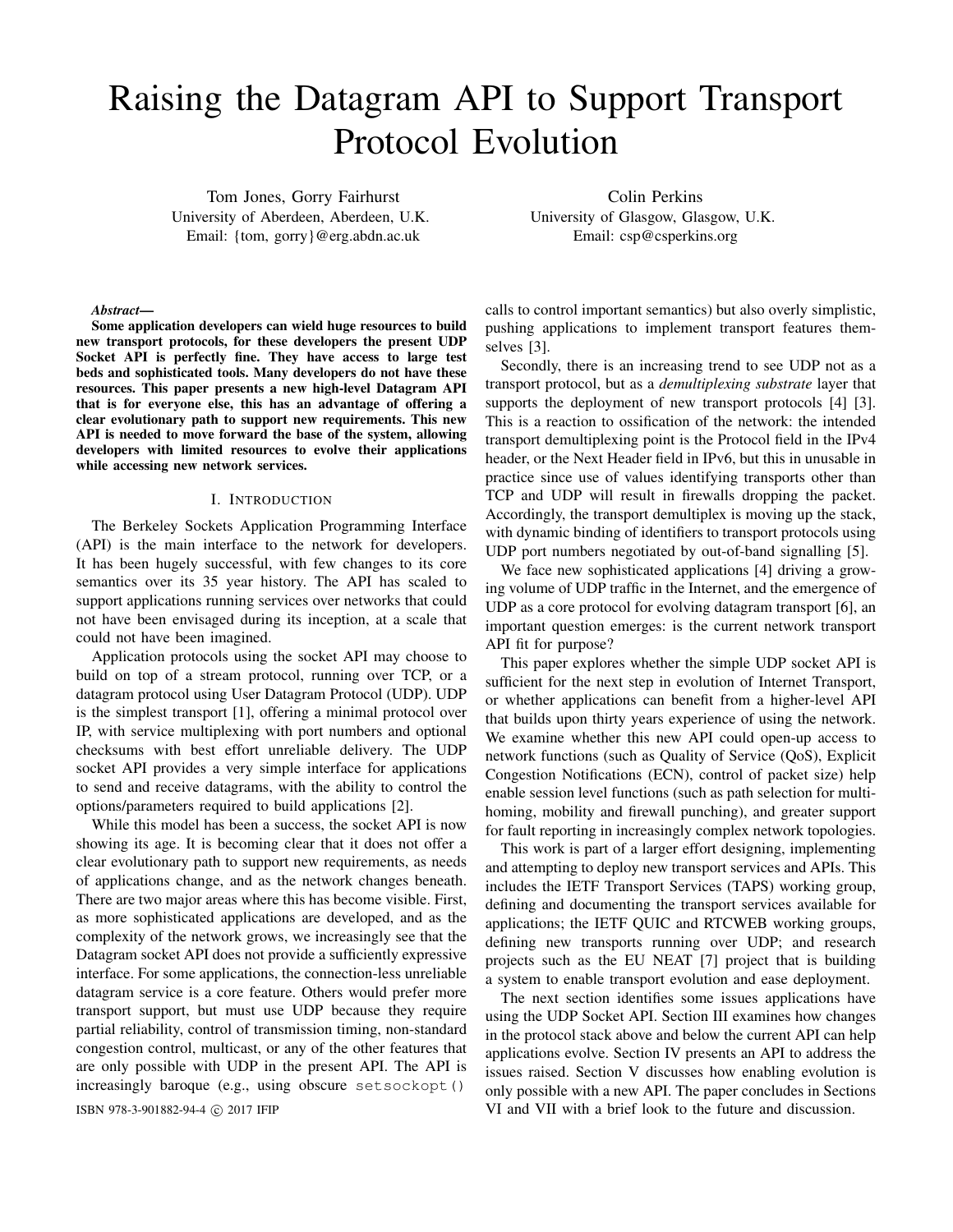# II. BACKGROUND

The Socket API closely models the file system API. Calls to send and receive are mapped to performing read and write calls on the socket for the network connection. Datagram-orientated protocols are modeled as atomic read and write socket operations that either succeed or fail depending on the buffer size. UDP is offered in this API as either a connected or unconnected transport, the default unconnected state allows a sender to send datagrams to an IP address. Connecting a UDP socket causes the socket to pass ICMP errors up to the application. Connections have no side effects on the wire, offering only a shortcut to applications by using the explicit connected address for datagrams [3].

The UDP API offers only a few methods to access its minimal services. Applications can create a socket, look up a host, connect, set options and send and receive data, represented by the pseudo-code for a typical client in Listing 1.

```
int main()
{
    int sockfd, rv, numbytes;
struct addrinfo hints, *servinfo, *p;
    hints.ai_family = AF_UNSPEC;<br>hints.ai_socktype = SOCK_DGRAM;<br>if ((rv = getaddrinfo(argv[1], SPORT, &hints, &<br>servinfo)) != 0) {<br>fprintf(stderr, "getaddrinfo: %s\n",
       qai_strerror(rv));<br>return 1;
    }
while (true) {
       if ((numbytes = sendto(sockfd, "hello",
           strlen("hello"), 0,<br>p->ai_addr, p->ai_addrlen)) == -1) {<br>perror("talker: sendto");
          ext(1);}
if ((numbytes = recvfrom(sockfd, buf,
MAXBUFLEN-1 , 0,
(struct sockaddr *)&their_addr, &
                                  addr_length) = -1) {
          perror("recvfrom");
          ext(1);}
    }
close(sockfd);
   return 0;
}
```
Listing 1. Example of a client application using the UDP Socket API. (The example client, looks up the remote host, chooses an IP address and settles into a loop of sending and receiving data until the application completes.)

An application may modify protocol options via the setsockopt/getsockopt API calls. These provide the only way to interact with the lower networking stack. Commonly used options allow control of the differentiated services code point (DSCP) used, setting the ECN field, setting the hop count for the IP datagram, the link maximum transmission unit (MTU), and the "don't fragment" (DF) bit in the IP header.

The setsockopt API allows applications to set options, but provides no mechanism for discovering whether they will work and no path for falling back to options known to always work. This can make it dangerous to use QoS or ECN: if the application has to provide fallback code it is more likely it will stick to a safe set of values. Further, the set of options has evolved over time, and is inconsistent between platforms and often presents variants of the same function. This complicates application portability between platforms. Furthermore, the

same setsockopt API is used to control features that are semantically *not* socket options [2]. For example, the IP\_ADD\_MEMBERSHIP option triggers an IGMP join of a multicast group, with semantic closer to that of connect().

# *A. What features are missing from the Sockets API?*

*Establishing Connectivity:* TCP-based applications tend to use one of a small number of protocols, e.g, HTTP, SSH, FTP, and typically run in a client-server manner. The connect (), listen(), and accept() API fits this use case cleanly, and is straightforward for Network Address Port Translation (NAPT) or firewall traversal: ports are opened in response to outgoing connection establishment packets, for the 5-tuple representing the connection; the traffic is inspected to ensure it looks like the corresponding protocol; and the connection is closed when a FIN is seen (or after a timeout).

There are a diverse set of Applications built on UDP that need themeselves to perform some form of connection establishment. Many more protocols are in use, communication patterns are more varied and often peer-to-peer, and the stateless nature of the transport protocol means that middleboxes that track transport protocol state to maintain holes must resort to using timers to keep the firewall open. This environment makes it likely that UDP-based applications will encounter connectivity issues. This is especially true when the remote endpoint is a peer that is also behind a NAPT. One solution to this problem uses the combination of STUN [8] to determine NAPT binding and probe connectivity, TURN relays as dynamically configured proxies for UDP [9] or TCP [10] flows, the Interactive Connectivity Establishment (ICE) algorithm [11] to categorise network impediments and systematically probe connectivity, and a relayed signalling protocol to rendezvous with the remote host and exchange candidate addresses for connectivity. While the signalling is likely inherently application specific, there is scope to implement the other functions generically, as a *path layer* below the socket API, rather than have each application implement the entire complex NAPT traversal stack.<sup>1</sup>

*Support for multiple interfaces:* An application running on a multihomed host has to account for the presence of multiple interfaces and that those interfaces will vary in properties and connectivity over time (mobility). The present API does not make it easy for applications to discover the local interfaces or their properties, it requires application level methodologies to discover what is working. Applications must determine whether network information gathered on one interface is valid on another interface. Issues can arise with locality if name servers are used across domains for accessing resources. DNS resolution on multihomed systems can also be problematic [13]. The interface used for name resolution (getaddrinfo()) does not support multiple interfaces, and

<sup>&</sup>lt;sup>1</sup>This can be viewed as a generalisation of the happy eyeballs connection racing technique [12] used by TCP applications to probe IPv4 and IPv6 connectivity. That, too, would benefit from a consistent implementation in the socket layer.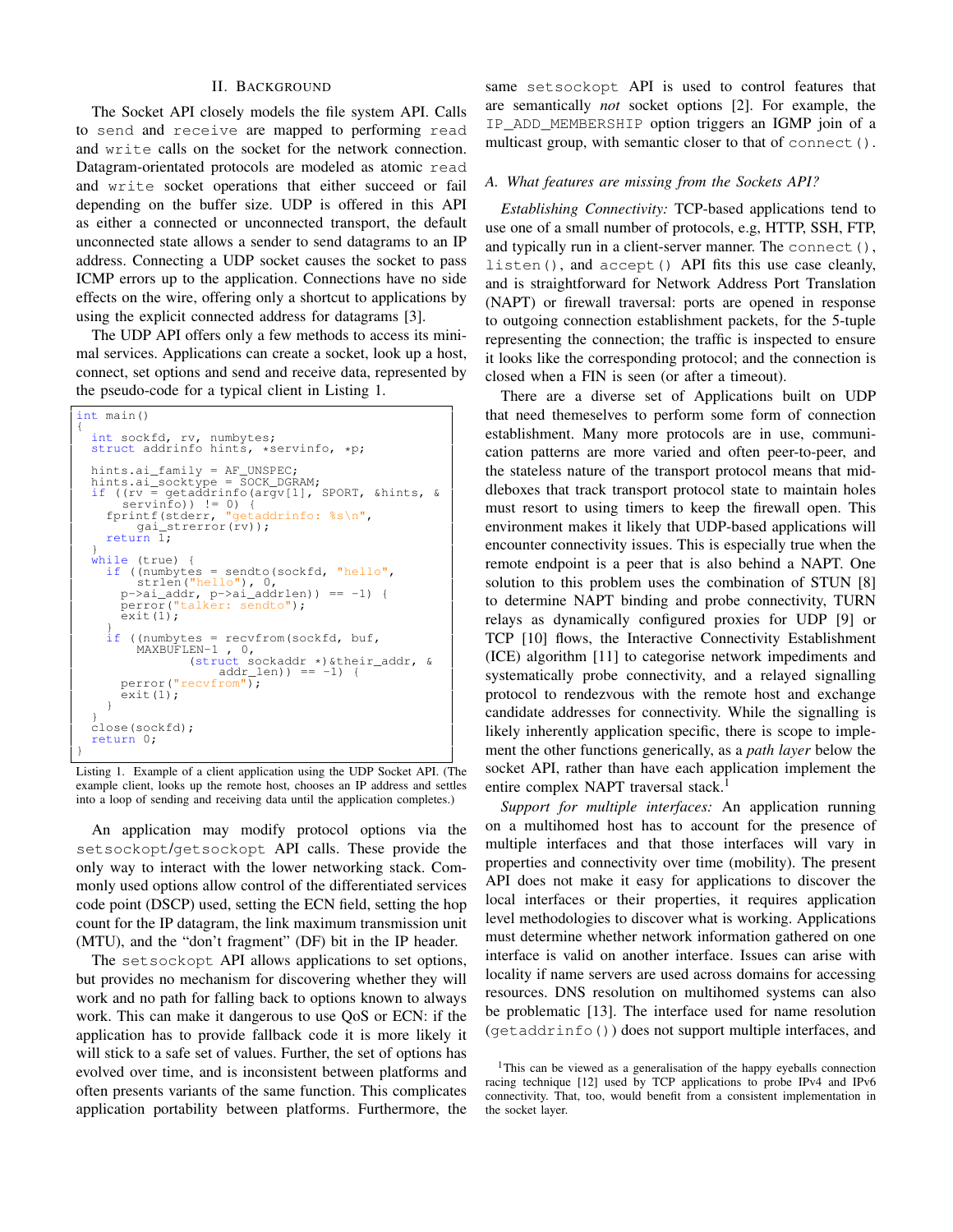complications can result with geographic load balancing and applications that require mobility.

*Control over quality of service and reliability:* TCP provides a reliable, ordered, byte stream service, that is subject to head-of-line blocking while waiting for retransmissions of lost packets. There is no portable way to inspect the receive buffer, or access data out of order [14]. When needed, UDPbased applications must implement (partial) reliability above the API. The developer has to take responsibility for building a solid network system [3].

*Congestion control:* For TCP, congestion control is assumed to take place below the Sockets API, and there is no interface to select the algorithm, or query congeston state. For UDPbased application, congestion control must be implemented above the API, with no support from the socket.

In summary, the socket API has been a companion for developers writing application protocols for decades, but the interface is starting to show its age. It provides a poor API for many important features, and requires applications to implement other features in their entirity. To address these issues libraries can be integrated into an application, but integrating such a library requires modifications to the code base, and the libraries event model has to be made compatible with the application. Supporting each and any new feature means the application has to integrate more with libraries that help support them, with a corresponding increase in complexity and maintenance costs. A new, standard, API is needed.

# III. RAISE THE DATAGRAM API

The current socket API is too low level. Even applications that need direct access to the network can benefit from a higher level Datagram API. By placing commonly needed functions below this API, applications can specify what they want from the stack, but allow the system below the API to perform the actions needed to realise a service. However, it is not immediately obvious what of the set of functions identified in Section II-A should lie below a new Datagram API, and which should remain in the application. On the one hand, part of the success of UDP was an API that enables application choice of how to interact with the network. On the other hand, applications increasingly require solutions to the same set of problems and implementing these below the API can benefit from wider context of the network paths and interfaces, and allow mechanisms to evolve independently of applications.

We use the following principles to guide our choice of which functions should be placed below the Datagram API:

- 1) An application using the new API that does nothing new, should be able to at least receive similar service to that of the socket API.
- 2) Commonly needed functions should be placed below the API when these are automatable (do not require application decisions).
- 3) Functions where the preference can be expressed as a policy can also be placed below the API.
- 4) Functions that rely on application algorithms or detailed knowledge of trade-offs relating to data should be imple-

mented above the API [3] (e.g., choice of codec to meet congestion control constraints in a conferencing application, or how to trade loss vs. capacity constraints).

A richer API should allow an application to request a set of abstract properties for the transport service it desires (e.g., requiring a datagram service, whether high capacity is needed, whether there is benefit from low latency, whether low cost is preferred, etc). Understanding application needs can help a Datagram API because it can then automate functions that are hard for an application to optimise.

### *A. Below the Datagram API*

A higher level API can reduce the volume of code required to build an Internet application, it can also significantly reduce the complexity the application has to manage, providing a starting point to automate appropriate choices below the API.

The system below the API needs to interpret properties from the application together with system wide properties. Turning these into concrete actions requires a policy system to select protocol mechanisms, help discover interfaces and inform parameter choices. For example, a video streaming application could request properties that indicate a minimum capacity required for the datagram service and QoS preferences to minimise latency while constraining cost. Listing 2 shows an example JSON policy file that indicates a QoS Live Video precedence.



Listing 2. Example JSON file describing a NEAT Abstract Policy

To provide network context for functions below the API, information needs to be gathered about the properties of network paths, and network service interfaces. This knowledge base can be related to policy and application requirements to enable the application to rely on the system making good choices about how to use the network. At the simplest level, this implies understanding of available network service interfaces – by gathering information (e.g., MTU, line rate, address) about local physical and virtual interfaces (e.g., across tunnels or source addresses that bind to provisioning domains).

TCP maintains information about the paths that have been used from an endpoint, and similar data may be collected for use by UDP – such as the path MTU, capacity recently used,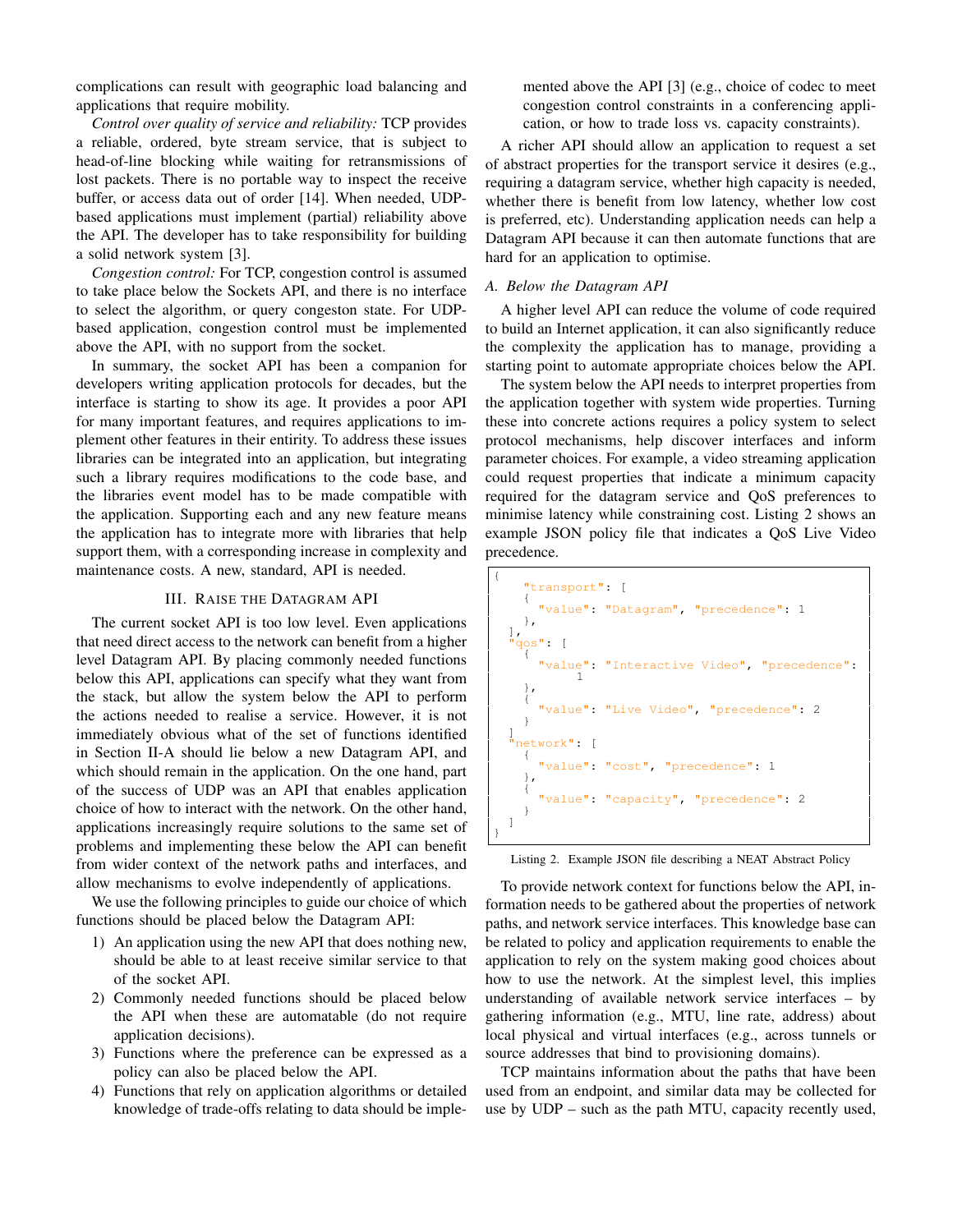etc.). This can also help eliminate transport candidates that include protocols that are known not to be supported on a specific path. Further information may be gleaned from the experience of protocols using a path, including experienced round-trip time (RTT) and capacity insight from coupled congestion control [15]. Other functions could also be automated here, such as NAPT keep-alive and black-hole detection, easing the tasks of finding a candidate path, failover between paths, concurrent use of multiple paths.

We also note that application developers and users need to be able to understand the decisions made on behalf of the application. While most of the time it is expected that good decisions will be taken, there is a need to understand why a particular policy or application property resulted in a particular choice. This supports troubleshooting and allows polices to be refined when needed – this in itself is valuable compared to the current information made available by the UDP socket API.

# *B. Above the Datagram API*

We recognise that some functions cannot be easily migrated below the API. While datagram congestion control can benefit from standard mechanisms/algorithms, the details are often linked to application design; applications have to provide their own congestion control. This function is expected to remain above the API. In contrast, the system below the API could offer circuit breaker functions when required to control the envelope of the capacity consumed by an application [3].

NAPT traversal could be automated for simple cases, but many applications need complex processing to finally select amongst a set of transport candidates. This is often complicated by the need to interact with rendezvous points, signalling intermediaries and to understand session-level negotiation dialogues. For these reasons more sophisticated applications are likely to continue to utilise ICE libraries to perform the NAPT traversal. None-the-less the availability of information from below the API (such as speed, cost, reliability) can help select candidates. The automation of path-related functions such as keep-alive and path MTU discovery can eliminate features that otherwise would need to be implemented above the API by an application.

The transport 5-tuple of source IP, port, destination IP, port and transport protocol is used to identify datagrams forming a flow. If an application is multi-homed or mobile between multiple network interfaces the 5-tuple cannot be used to identify the endpoint. Mobility between interfaces requires context (including a connection\_ID) beyond individual flows and can outlive transport usage, and as such is primarily an application function, although such mechanisms may take advantage of context information gathered below the API.

# *C. Traversing the Datagram API*

Some functions require cooperation between the application and transport to be effective, and straddle the Datagram API.

An example might be congestion control for an interactive video conference. This has strict timing constraints: audio frames *must* be sent every 20ms and video frames every 1/60th of a second, but there is some flexibility to change *what* is being sent, if not *when*, but this requires cooperation of the media codecs. Real-time performance offers the application to be tightly coupled with the congestion controller, and for *both* the application to respect the congestion constraints and the congestion control to respect application limitations.

## IV. THE DATAGRAM API FOR THE NEAT SYSTEM

This section provides a concrete example of some of the API aspects discussed in the paper, based on the open source NEAT System [16], developed as part of the EU NEAT project [17]. Designed as a replacement for the socket API, this provides a one-sided change to the transport API at the sender.

The new API offers applications access to abstract transport services. This allows selection between the available transport protocols including TCP, SCTP, SCTP/UDP, UDP and UDP-Lite via a single unified API. Mechanisms beneath the API, provide many functions including help to discover the set of protocols that may work across an Internet path.

A simple example in Listing 3 illustrates the lifetime of an application using the NEAT System. The application creates a *NEAT context*, within which it then creates a *NEAT flow*, using application policies passed in JSON to describe the abstract properties it requires or desires. The Policy Manager combines these policies with a global configured policy to inform its decisions, e.g., to generate a list of transport candidates. The NEAT Characteristic Information Base (CIB) is populated with information about the network interfaces and paths allowing decisions to also consider network, path and transport statistics.

```
static struct neat_flow_operations ops;
static struct neat_ctx *ctx = NULL;<br>static struct neat_flow *flow = NULL;
ctx = neat_init_ctx()
flow = neat_new_flow(ctx)
prop = "(see Listing 2)";
neat_set_property(ctx, flow, &prop)
ops.on_writable = on_writable;
ops.on_readable = on_readable;
ops.on_error = on_error;
neat_set_operations(ctx, flow, &ops)<br>neat open(ctx, flow, hostname, port)
neat_open(ctx, flow, hostname,
neat_start_event_loop(ctx, NEAT_RUN_DEFAULT);
static neat_error_code
on_writable( struct neat_flow_operations *opCB)
{
   neat_write(opCB->ctx, opCB->flow, buf)
return NEAT_OK;
}
static neat_error_code
on_readable( struct neat_flow_operations *opCB)
{
   neat_read(opCB->ctx, opCB->flow, buf)
return NEAT_OK;
}
```
Listing 3. NEAT Example Application listing

Rather than an imperative polling-based socket API, an application uses a callback-based API to access the NEAT System. It therefore needs to provide a set of callback handlers for each NEAT Flow. In Listing 3, the application sets up the on\_writeable callback. The application calls neat connect with the name and port of a listening server.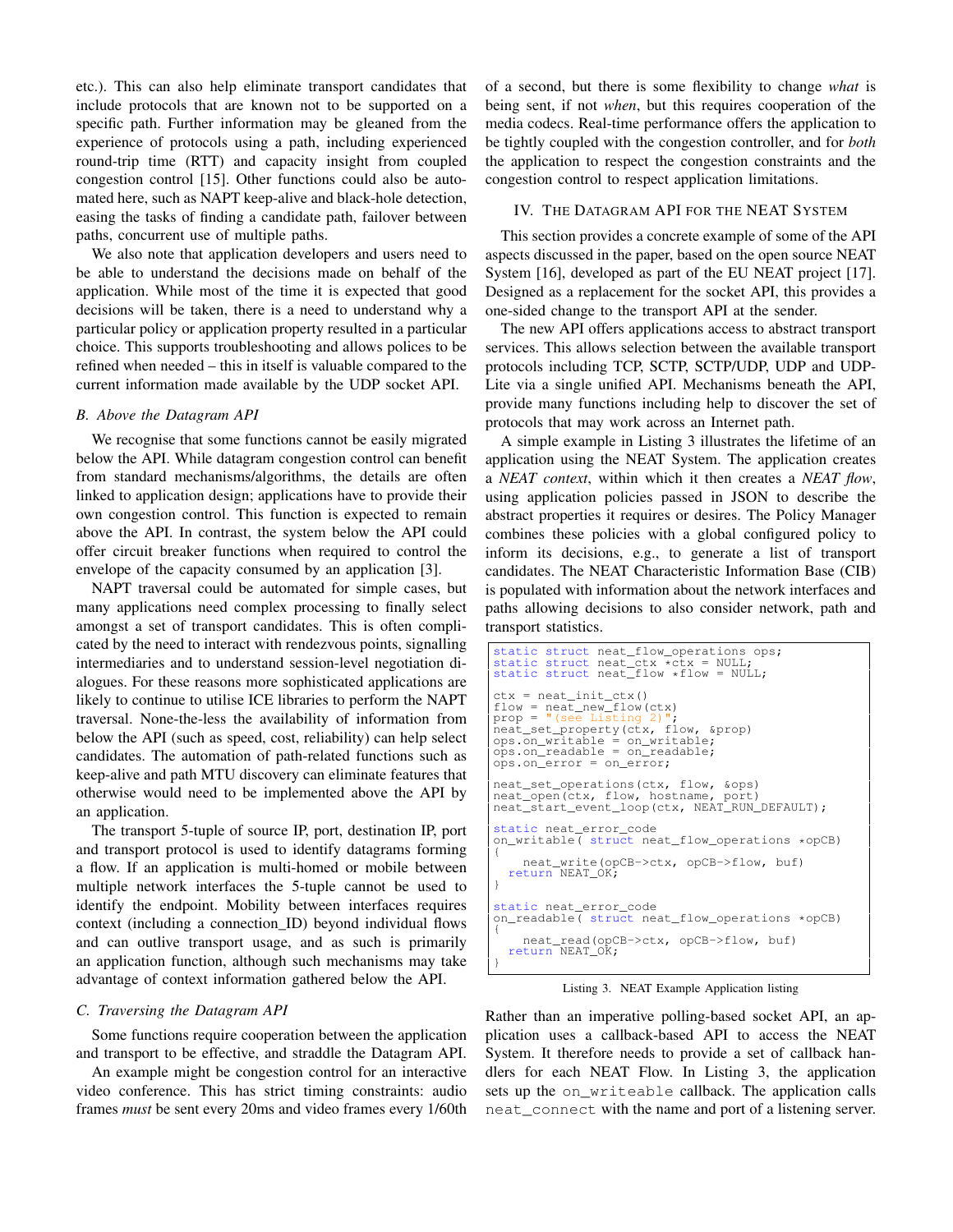The key difference between Listing 3 and Listing 1, is that the NEAT System performs common network actions automatically on behalf of the application. The example policy, Listing 2, illustrates a high level abstract transport request, that can inform selection of an appropriate DSCP, and help identity transport candidates when multiple network interfaces are active. Once created, a NEAT flow is comparable to a socket, but offers much more utility, using the callback-based API to call an application on network events or data.

For connection-oriented protocols the NEAT System can select an appropriate transport configuration for a flow using Happy-Eyeballs selection logic [18] to choose between transport candidates and instantiate a concrete Operating System socket. The process of selecting a transport is different for a Datagram services that do not have a connection-setup (e.g. UDP or UDP-Lite). It is not possible for the NEAT System to know whether a datagram flow has suffered a connectivity failure (e.g., by expiry of NAPT state, routing changes, or from choice of a DiffServ Code Point that is not available). Such information is only known at the application layer through the reception of receiver-generated feedback messages.

Datagram applications can use the *Happy Applications* mechanism to register a periodic callback. This allows mechanisms below the API to query the application, asking whether it is 'happy' with the progress of a NEAT flow. This allows datagram applications to perform automatic selection and fallback, handled by the NEAT System Because the application decides what makes it 'happy', it can trigger selection mechanisms based on application level criteria. If a certain capacity were requested and latency and the chosen transport candidate was not able to satisfy this, the system now has the correct signals to choose a second transport candidate. On completion, the application may retrieve NEAT Flow parameters to determine the transport state (e.g., addresses, port numbers, DSCP, etc).

The NEAT System leaves implementation of support for mobility and/or ICE to datagram applications. Similarly, libraries to support application-oriented functions, such as the Real Time Protocol (RTP), can be used over the NEAT API.

## V. SUPPORTING PROTOCOL EVOLUTION

One key advantage of raising the API is the ability to enable protocol evolution [16] in support of new application requirements. Datagram transport protocols can be developed independently of the kernel, and our more expressive API eases this evolution. It also enables innovation in the use of the network, by easing the introduction of new protocols and mechanisms, and by taking advantage of these when the network becomes available. A particular supporting protocol may only be available in a few networks or supported by limited equipment, which might be insufficient to justify inclusion in every application, but the features it offers may be attractive across a range of application when it happens to be supported, which could justify inclusion below the API.

We consider three examples of mechanisms below the Datagram API: Protocols to supply provisioning domain (PvD [19]) information, protocols to communicate path information (PLUS [20]), and an extension to UDP to permit transport of options. All are work-in-progress in the IETF, available as Internet Drafts, but none are as yet fully specified nor implemented.

There are a growing number of devices that are capable of connecting to multiple network services. These devices may have multiple physical interfaces, and additional could support virtual interfaces (e.g., able to send using multiple IPv6 address prefixes). PvD is an architecture for endpoints in a multiple network interface environment to discover network configuration information. A PvD-aware endpoint can use a protocol to discover authoritative information such as; source address prefixes, DNS server locations, HTTP Proxy location, default gateway address, and could be extended to include characteristics of the service (e.g., maximum capacity available, existence of supported QoS services, cost of using an interface, etc). The new PvD protocols provide a way for an endpoint stack to select transport candidates and also to assist in configuring the protocols for the local network service. In addition, applications could benefit from an interface to the PvD information – in the NEAT System this type of function is provided by the *Policy Manager*.

Path Layer UDP Substrate (PLUS) is a proposed encapsulation header and protocol that provides bi-directional communication over UDP. This is intended to convey selected transport information to middleboxes on an Internet path, even in the face of pervaisive application encryption. The transport-agnostic method assists state management for pinholes through NAPTs, firewalls and other boxes on the network path. Extensions to PLUS can provide path information (e.g. advice on MTU or available capacity) that may help a transport protocol and can inform selection of a suitable transport candidate. PLUS could also evolve to support nondata-related diagnostics, e.g. measure progress of flow, duplication/loss, relative fairness, etc.

Another proposal suggests adding options to UDP [21]. This utilises the UDP length field, in a way resembling its use in UDP-lite, but in this case to provide a field in which options can be attached to any datagram. UDP Options could be utilised by mechanisms below the Datagram API to provide a standard way to communicate control information. This receiver demultiplexing lets the transport extract control information not intended for the application. This would therefore allow the stack to send probes/measurements on behalf of the application, such as using an "echo this data" message for RTT measurement, keep-alive probes, Path MTU probes, etc.

It is too early to tell where there is merit for the community at large in using new service discovery methods (such as PvD), a new encapsulation (such as Plus) or an update to UDP (such as UDP Options). However, we do note that transition to support such transport evolution would be greatly eased by the presence of a higher-level Datagram API.